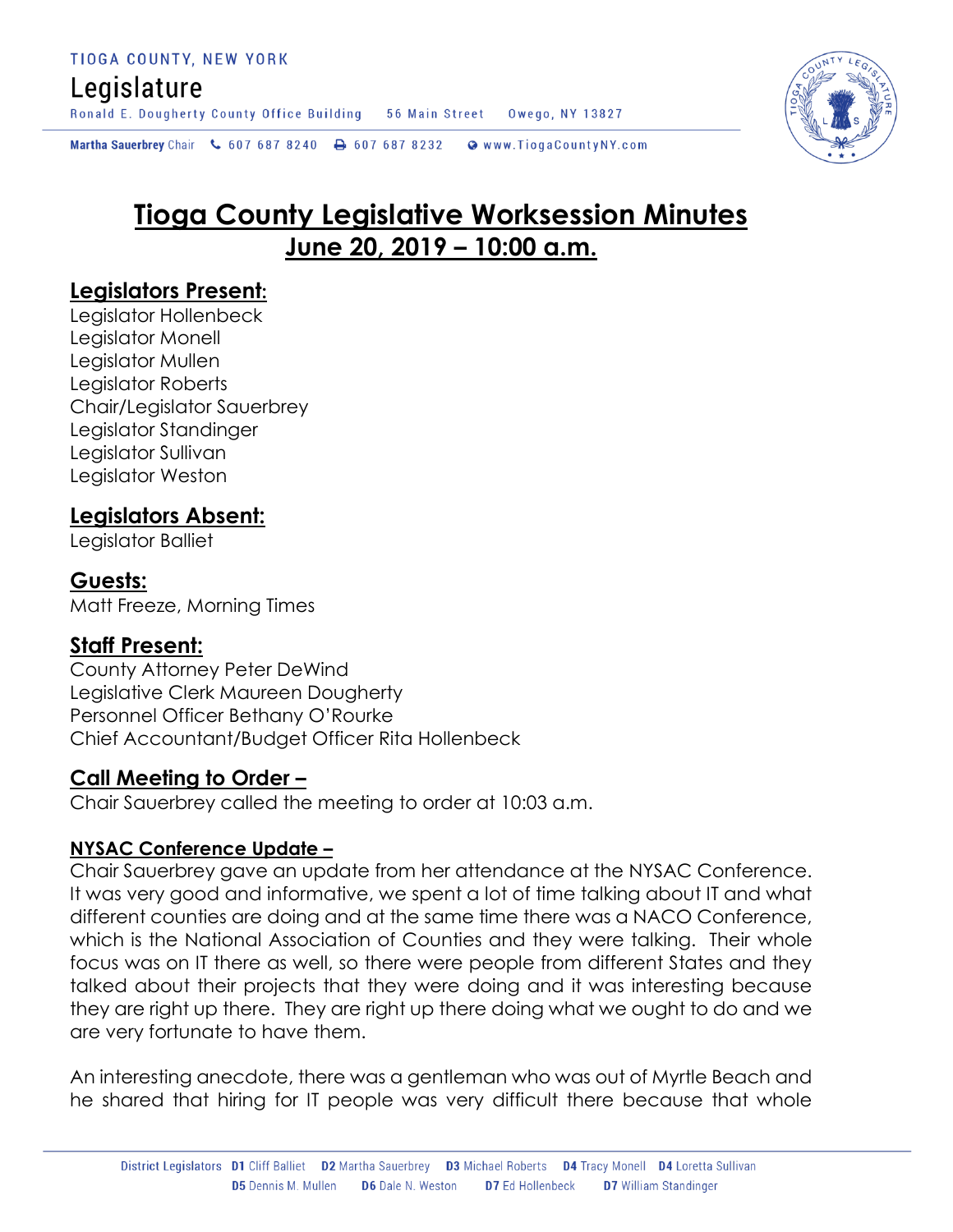#### TIOGA COUNTY, NEW YORK Legislature Ronald E. Dougherty County Office Building 56 Main Street Owego, NY 13827 Martha Sauerbrey Chair & 607 687 8240 <a>B</a>607 687 8232 <a>B</a>Www.TiogaCountyNY.com



economy is based on tourism and then on healthcare, so they can hire IT Directors, but they do not like to stay there because there is no connectivity with other like minded people and also if they have a trailing spouse there is either hospitality or working for healthcare. Interesting story.

#### **Other highlights – Cashless Bail -**

Chair Sauerbrey gave a couple of highlights. We talked about cashless bail, which is something that the Governor is implementing and the effect that will have on jail headcount.

Legislator Sullivan inquired what the deal with that was. You said that in order to not being given bail the District Attorney's Office has to appear and make their case.

County Attorney Dewind stated that that is what he wants to do. It is going to be more of automatic, people with lower level crimes, simply released on their own recognizance.

Legislator Sullivan inquired if that is the same as cashless bail.

Chair Sauerbrey indicated that it kind of was. It could be as much as a 40% reduction in our headcount at the jail, so I talked to the Sheriff and I said does that sound like that and he stated that it could be that high. You know how our jail is pretty much 70+ people in the jail and so we will take a hit on that, but we will have to see how that plays out.

Legislator Weston stated that we will not take a hit though on our own people. I mean we do not get anything back on them anyway, it is only other people that we take in. Isn't that true?

Chair Sauerbrey indicated yes. This is just a reduction in attendance.

Legislator Sullivan stated that it will not reduce staffing requirements probably because we have to follow regulations.

County Attorney Dewind stated that we will just have fewer inmates and the same number of people having to lodge them unless you have enough of a reduction where you can completely drop a pod.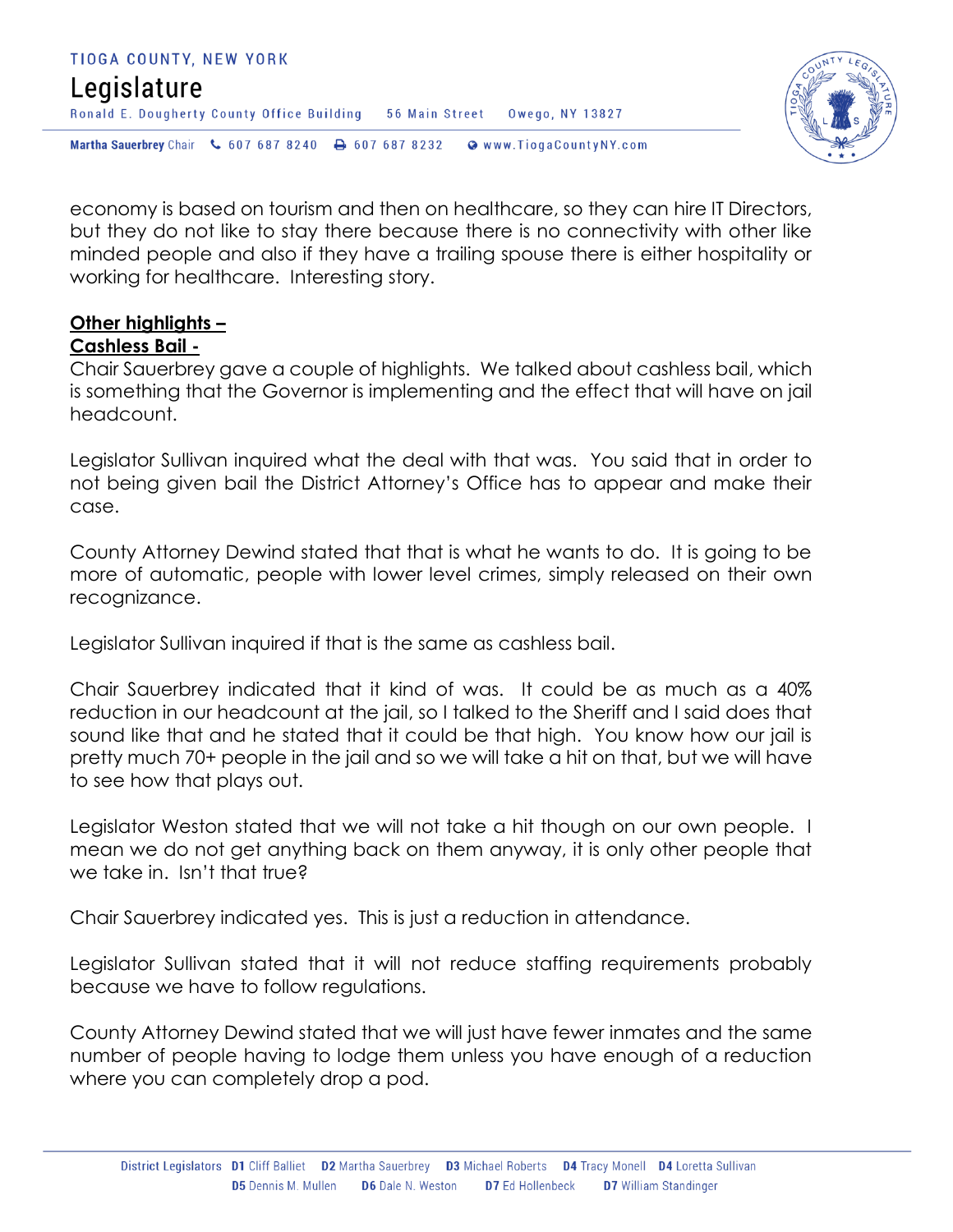

Legislator Roberts stated that maybe overtime will go down and that is what is killing us anyways.

Legislator Sullivan stated that she did not believe you can drop a pod unless you get approval from the State.

County Attorney stated that you have to go through a whole process and I think the numbers will need to be lower for a longer period of time.

Legislator Mullen stated that he is not sure that initially the population is going to go down, but the number of people who usually get put in on bail, they are bailed for a reason, so there are going to default ROR. ROR is a form of that and they are going to fail to meet the requirements for an ROR. What you are going to end up having is a lot of more bench warrants for people that are going to be issued, which is going to require more personnel and more effort on the Sheriff and other agencies to go find these people that never showed up on their appearance ticket.

#### **Voting –**

Chair Sauerbrey stated that this is a discussion about the law that now allows all people, not only County employees, three hours off to vote.

Personnel Officer O'Rourke stated that as you know we issued that posting that is required, which advises employees of that right to take up to three hours off either the beginning or the end of their shift if that is required in order for them to vote. There was a fair amount of feedback when that posting was issued and I developed a form then that I issued about a week later, which employees who are requesting said time off are required to fill out and explain why it is required that they have that time off to allow themselves to get to the polls. This was as a result of having some conversations with Jim Roemer, our Labor Counsel on what can we do here to kind of have some control over all of this so it does not just run away on us. He indicated that it says in here that if it is required for them to take the time then they are eligible, so probe about why it is required and that is why I focused in on that. Then I issued that form out to all Department Heads and on the Internet.

Before I got the first request in, I got a call from our Board of Elections telling me that they had some questions about the form so they consulted with the State Board of Elections about our authority to ask about why it is required and I asked why they felt that was necessary for them to call the State. The Board of Elections State Counsel advised that we have no right to inquire about that, that this is a statutory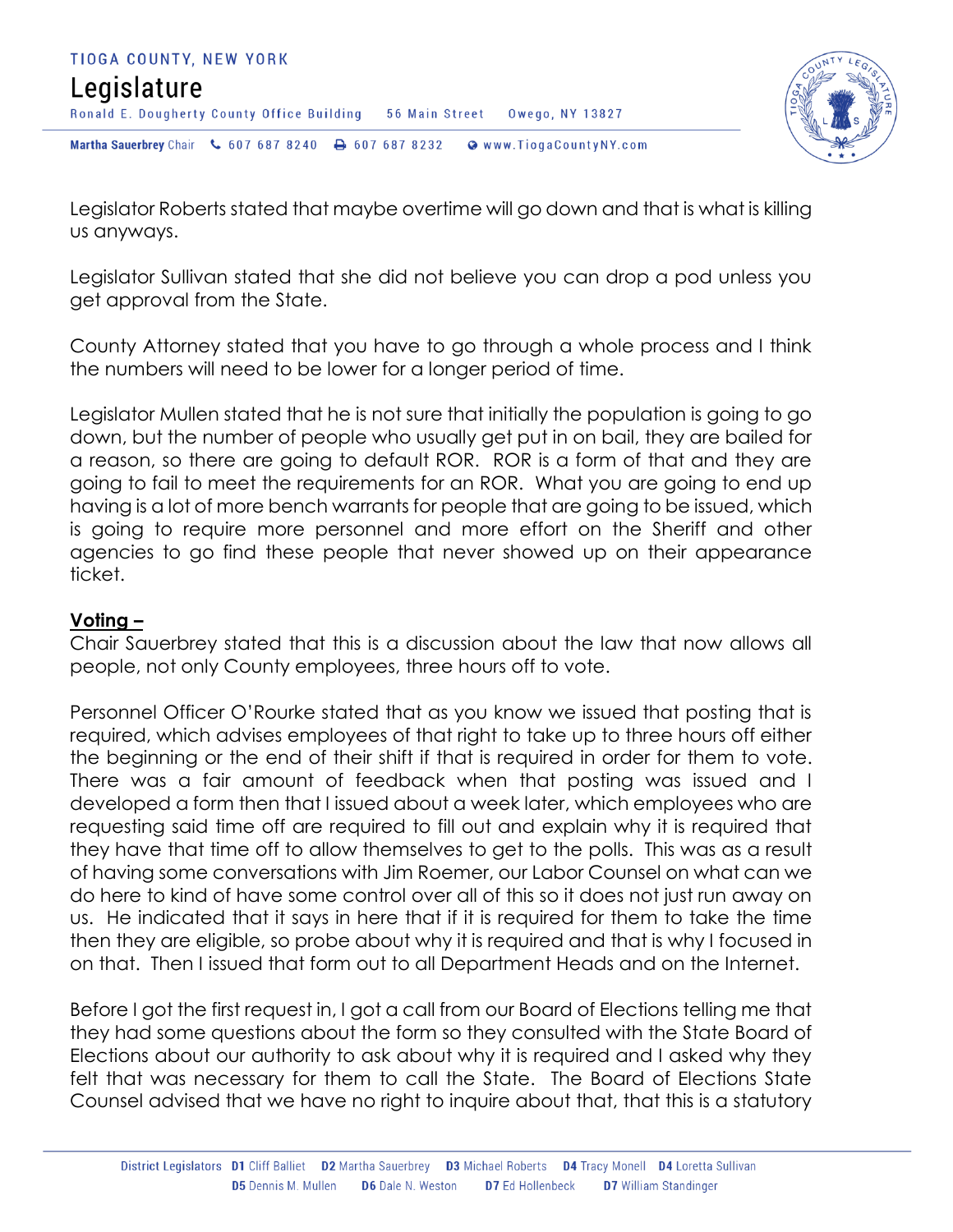## Legislature

Ronald E. Dougherty County Office Building 56 Main Street Owego, NY 13827

Martha Sauerbrey Chair & 607 687 8240 & 607 687 8232 Www.TiogaCountyNY.com

benefit for employees and we should not be asking. I said well thank you for the information and I appreciate your sharing, but I am not going to change our course of action on this. Then I started to get the requests coming in and the first one that came in indicates and I want to share with you just because this is why I am here because I want this to be a group conversation so I can get some guidance on how far you want to push this. The first request that came in says that after work my family has preexisting commitments, we are unable to change preventing me from getting to the polling establishment during scheduled polling hours. Very generic, does not really tell me much, maybe it is a soccer game, I have no idea what is after hours. In my opinion I am inclined to get back to this person and say either this is denied because there is not sufficient information provided to justify that it is required or do I accept it as is because at least they offered something? That is the conversation I want to have with you because if I start pushing this and probing I want to make sure I have your support on moving forward with this.

The second request came in, which was to go vote on the school budget Tuesday and I denied that and I said that school votes are not covered by that provision of law. That provision says voting time is a result of Election Law and school votes are governed by Education Law, so I denied that one flat out and I feel pretty confident in that, but before I reply to this other one about the primary next week I wanted to have this conversation with you all because like I said before I head down this road of poking this and prodding and putting some restrictions on, I want to know what your feelings are, I do not want to go out on a limb on my own and then have it come back to haunt me.

Chair Sauerbrey stated that she thinks we have the ability to look up and find out if they are registered.

Personnel Officer O'Rourke stated that she intends for any request that is approved she intends to go to the Board of Elections after the elections and verify whether the person voted and what time of day and so on. My understanding from our Election Commissioners is that it is public information, they have some sort of keyKOS or computer out there that I can just go in and type in by name and find that out, and I will do that.

Chair Sauerbrey stated that the other thing it says is it is up to three hours. Now I understand the concept of three hours for people that live in the City of New York. It could take you all day to get across, however the person probably works locally and how long does it take them to get out to the DSS Building and vote. Discussion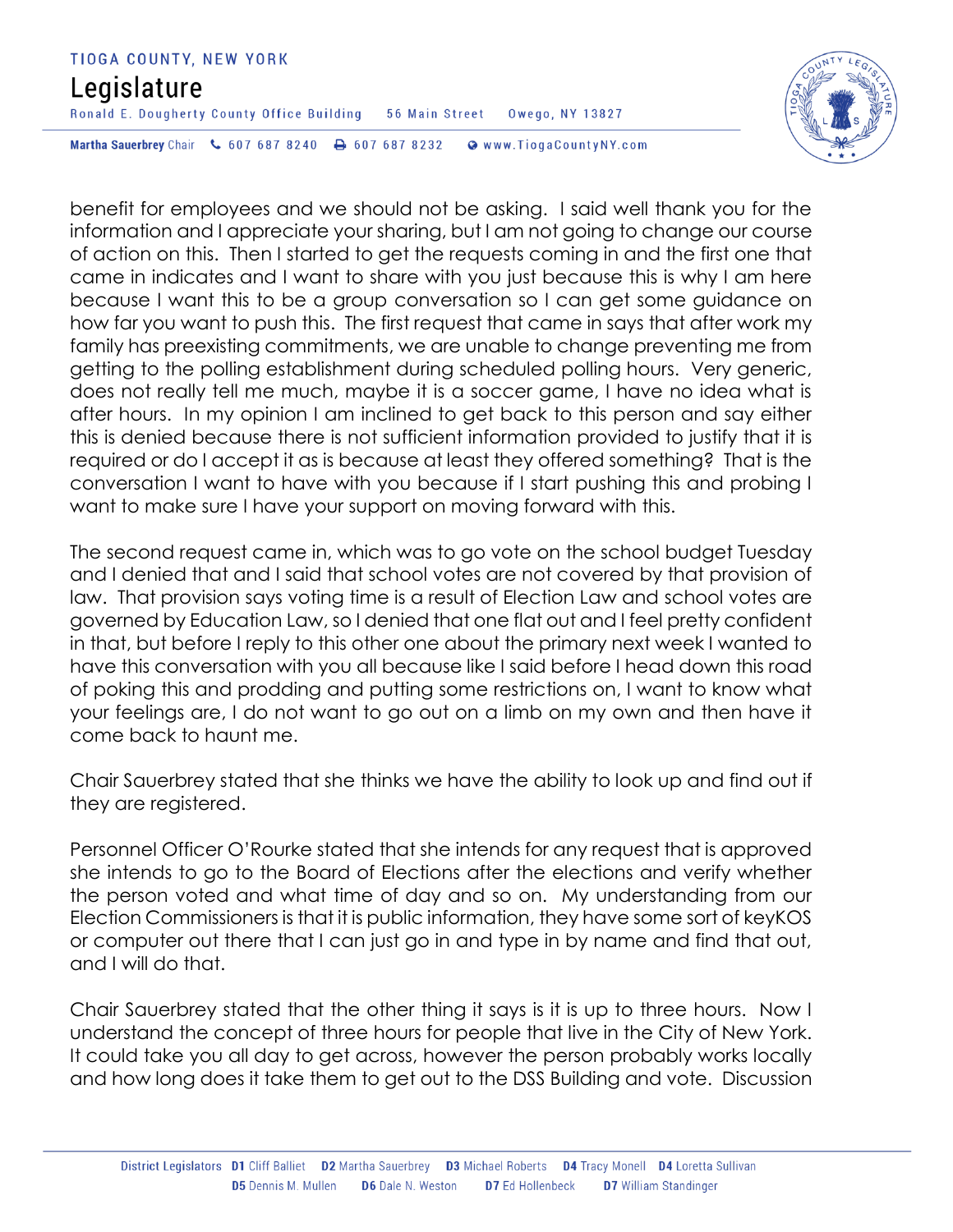



here, so we will say we will approve you, but we are only going to approve you for half an hour.

Legislator Hollenbeck inquired if we can do that.

Legislator Monell indicated that he did not think we could.

Chair Sauerbrey stated that it says up to.

Personnel Officer O'Rourke stated that I think what you do not know is what we would not know and that person would not know is when they leave work, assuming they are doing it at the end of the day, are they going to encounter a line when they get to their polling place. We obviously do not have any control over the situation at the polling place. We can estimate the travel time and so on.

Chair Sauerbrey inquired if we had legs to say you can leave at 4:00 because you cannot leave and then come back.

Legislator Monell stated that he believes once you make the approval you pretty much put yourself in the position that you are going to vote.

Personnel Officer O'Rourke stated that in this instance the one I am asking about is the person was asking for three hours. The one I denied for the school budget vote that person was asking for an hour and a half.

Chair Sauerbrey stated that they do not need three hours to vote.

Legislator Hollenbeck stated that that one needs more detail.

Legislator Mullen stated that we are talking about County employees, the vast majority of them work in the local area. We are going to have early voting, which we have to do. I understand not for the primary, but for anything in the general election. We can say look we can give you half an hour on your lunch hour or half an hour before work or after work.

Legislator Monell stated that we cannot make the law though. The law says they can have three hours. We cannot tell them that you are going to get your lunch hour. The way I am reading that you cannot do that.

Legislator Hollenbeck stated that I think the three hours is the three hours.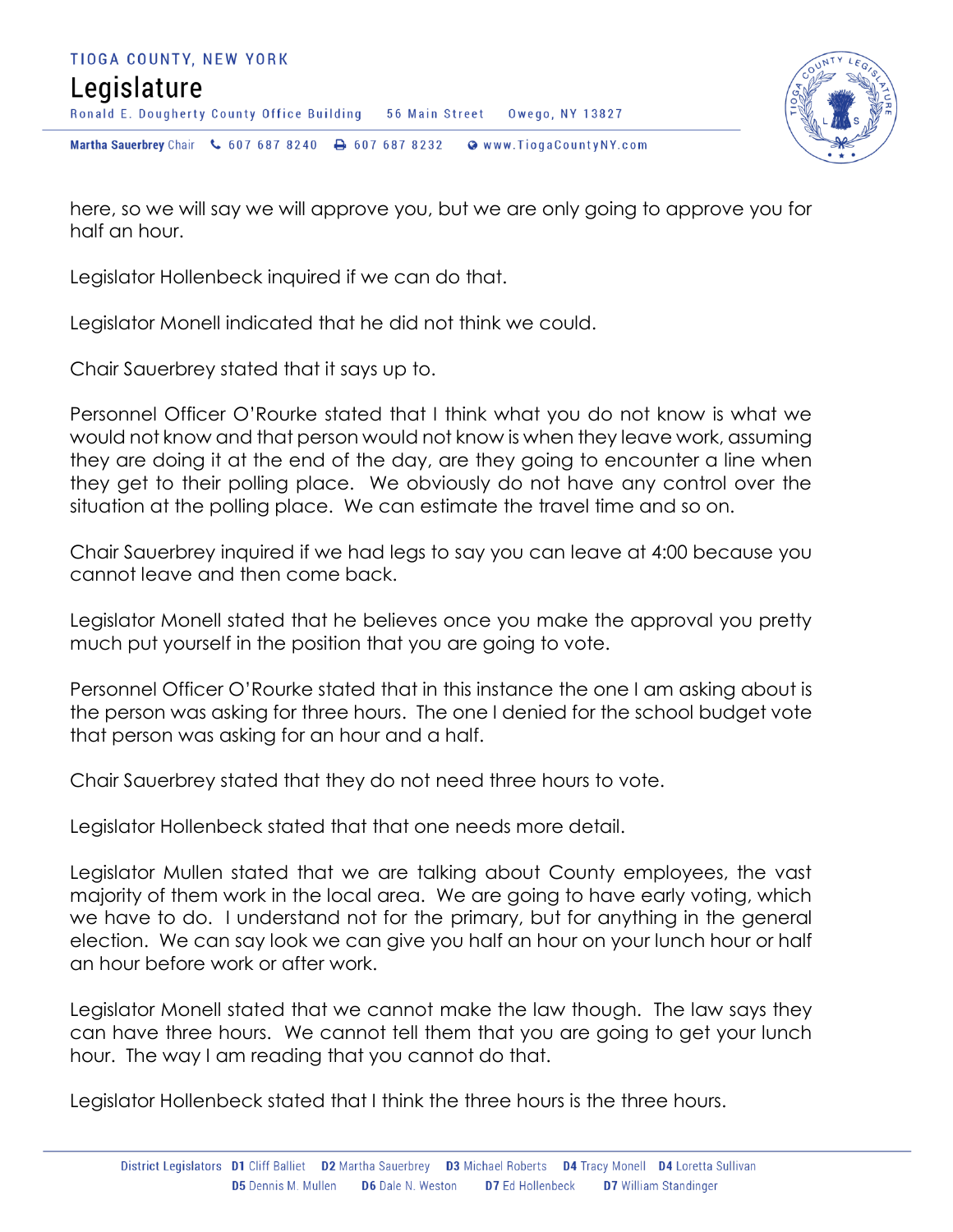



Legislator Monell stated that either you are going to give them time to do it or you are not.

Legislator Sullivan stated that the law does not give employers any teeth whatsoever and once I grant him this much time and her only that much time and times that by how many employees. The State Elections said you do not have any right to ask why they are requesting.

Personnel Officer O'Rourke stated that we are going to counter that we have that right, to establish whether it is actually a requirement for them. There are other counties in my conversations at a recent conference I attended of my peers and also through conversations with Jim Roemer, there are other counties doing other things. Some other counties are requiring they charge leave time for the time off. There are counties that are requiring an affidavit be submitted as proof that they attended the election during the time that they are saying they are going. He said what we are trying to do is pretty mild in comparison with some of the things that are out there and I do not doubt as a result of some recent case law to clarify this because it certainly was not thought through. I agree it was intended to pertain to people downstate, but we are not downstate and it would be nice if Albany for once realized there is something other than Westchester County. In the meantime we have to live with the law that they passed. I do not know that I necessarily want Tioga County to be one of the case law victims. I do not want to be forging new ground there.

Legislator Monell stated that that is a valid point. Did you have a conversation with Roemer after you talked with the Board of Elections and let him know what they told you?

Personnel Officer O'Rourke indicated that she had. He said he was not at all surprised by their opinion because they are political appointees of the Governor's. They are going to have the same liberal views the Governor did in passing this law. Jim offered, he said he is happy to be part of a conversation with you all if there are any questions or concerns or whatever. I agree with him, he was like you have to talk to your Legislature and see what your wishes are because I am not going to do this on my own.

Legislator Weston inquired if you could change the rules as time goes on other than the three hours. I think if you start making all these different rules you are opening yourself up for a real headache as far as trying to track people down and what is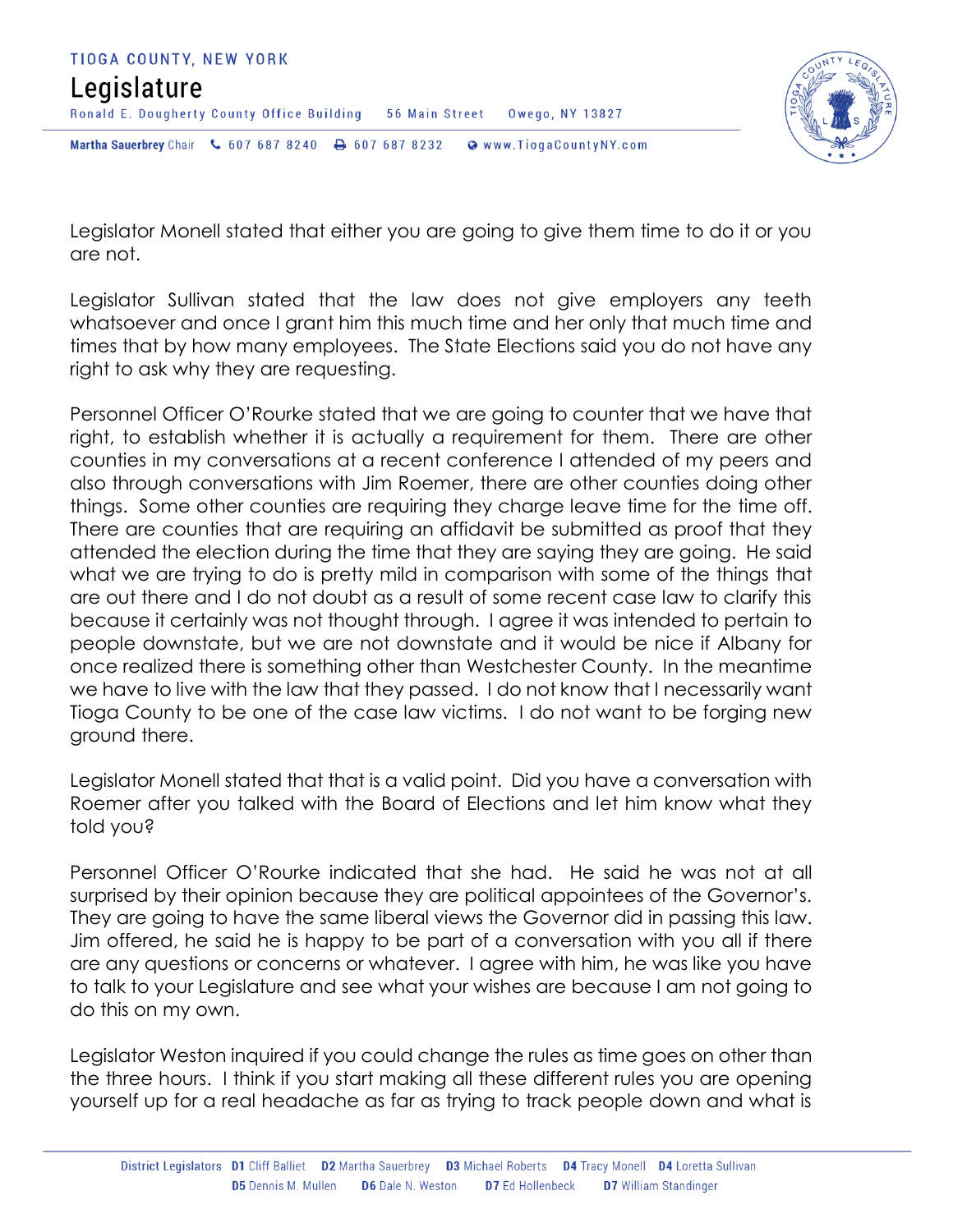## Legislature

Ronald E. Dougherty County Office Building 56 Main Street Owego, NY 13827

Martha Sauerbrey Chair & 607 687 8240 & 607 687 8232 Www.TiogaCountyNY.com

going to happen, but if you can see if there is an abuse to it, then you could see what the abuse would be and then factor that in to trying to correct that rather than just say this is what is going to happen, you have to sign this thing and so on because I do not feel most people would take advantage of it to be very truthful. It might be beneficial to us if they did get out and vote if that is the case, it might push them to vote. As far as what we would like it does not make any difference, but if you set up a whole set of rules and you get a whole lot of violations, and I do not know what then happens because if you end up going to court or we end up with problems with people that are in charge versus the employee and all that kind of stuff. I would be in favor of just doing it the way that we are supposed to and see if we are having people that are abusing it and if they are then you could write the rules that would justify what we are doing as a result of maybe the way it is. I do not know.

Personnel Officer O'Rourke stated that her thought was try to get in front of it and put some mechanisms in place to try to eliminate the opportunity for abuse if possible.

Legislator Hollenbeck stated that you can always tweak them after the fact.

Chair Sauerbrey stated that there are not alternate times to go this time, but in the fall there is going to be nine days where a person can vote, on the weekends, at night because it is going to be a different look at that then. Why can't you go on a Saturday, why can't you go on a Sunday?

Legislator Roberts stated what is this particular person going to respond and say to that and they are like I'm busy.

Legislator Standinger indicated one thing to inject, there is a dynamic here that we are not really considering 100% and that is CSEA. There is an agenda I am sure statewide to challenge this, you are entitled to it you know, make sure you take it because CSEA I am sure is lighting the fire behind this.

Legislator Mullen stated just in quick number and this is worst case scenario that I am looking at. You got about 460 employees, that is 4140 hours of leave they can take. Those elections, primary and general election that would be 4140 more hours of annual leave. Our average county employee makes about \$20 to \$25 an hour, that is \$103,500 more a year in leave costs to the county. If you take your three hours three times a year and piggybacking on what Bill said, the Unions are going to tell people that is a benefit that you have now, make sure you take it. I like the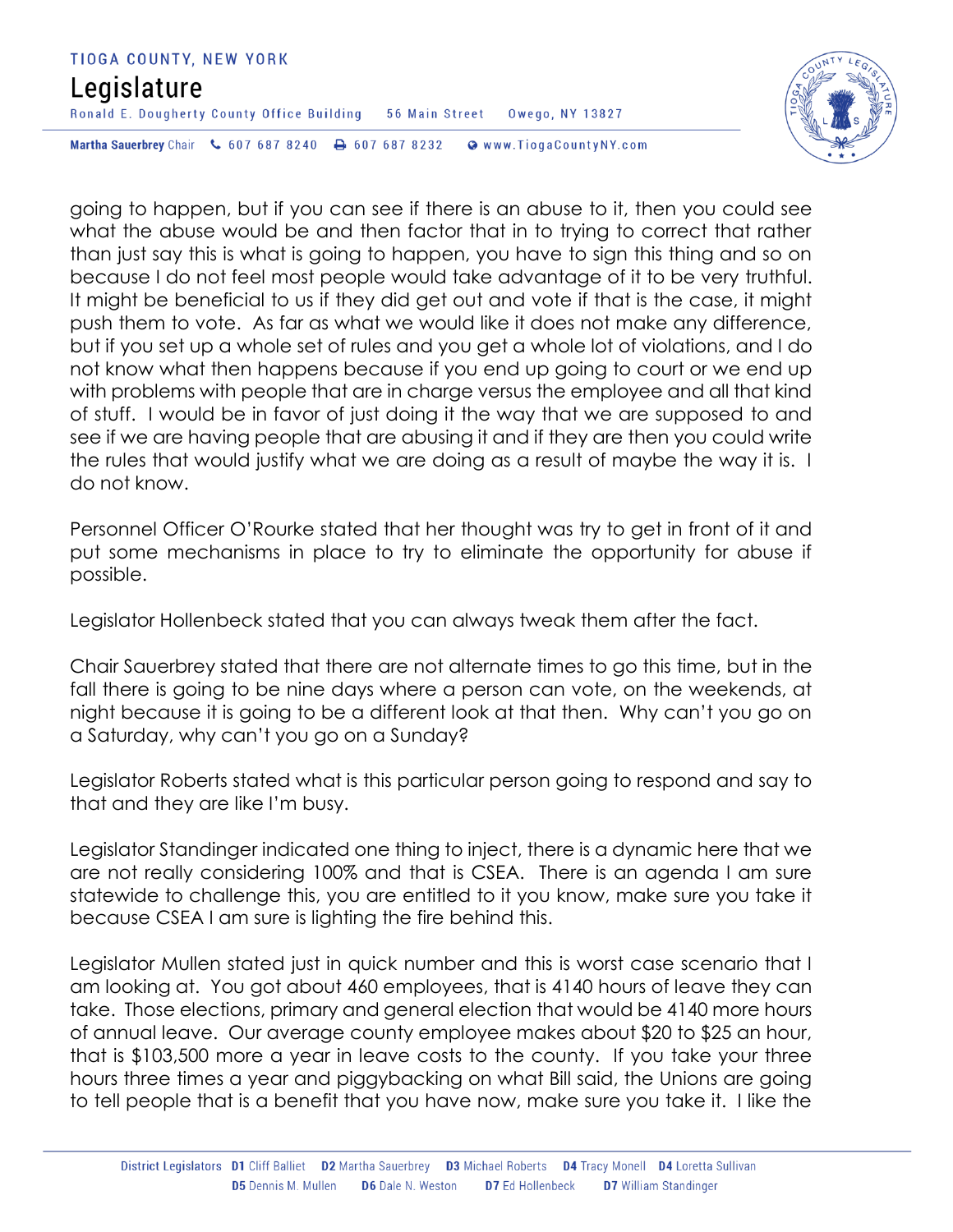



general election one, look walk down the hall and vote anytime you want in these nine days, you have early voting, but the primary and the local elections I will not be surprised if the statewide unions telling people to take every bit of leave that you can get.

Personnel Officer O'Rourke stated that one of the points Jim Roemer made was he said if it was the Governor's intent or the Legislature's intent that everybody that takes three hours off to vote then they would have said that. It does not clearly state that, so he does not believe that they were intending for Government offices to shut down three hours early in the afternoon on voting day, that they were trying to provide assistance, but they were not looking for everybody to necessarily take advantage.

Chair Sauerbrey stated that we have one location for the primary.

Personnel Officer O'Rourke stated that there is one location for the extended voting right now, but I think the primaries there is all the polling places.

Chief Accountant/Budget Officer Hollenbeck stated just like any other benefit there are requirements tied to it, whether it is sick time, vacation pay out, any of those, so you have already tried to get ahead of it as far as requirement to just fill out a form and justify why they need and approximately what amount of time they need, probably it is sufficient to at least have the employee initiate something if they desire to even take hours off because a lot of people are not going to even bother with the paperwork. They are just going to go vote like they always have and not even pay attention to the three hours. Most of the people are conscientious enough to do it before or after work and not take time off.

Legislator Monell stated that much of the people are going to take the time if it is available.

Legislator Sullivan stated that if they do not do it the first time and they see five other coworkers leaving, they will say I am an idiot for just not going.

Legislator Monell stated that if they take off three hours, they go vote it takes 10 minutes and then they have 2 hours and 50 minutes of do whatever I want time. We could be all wrong, it could be like there is going to be three people that take advantage of this and everybody else is going to keep doing what they do.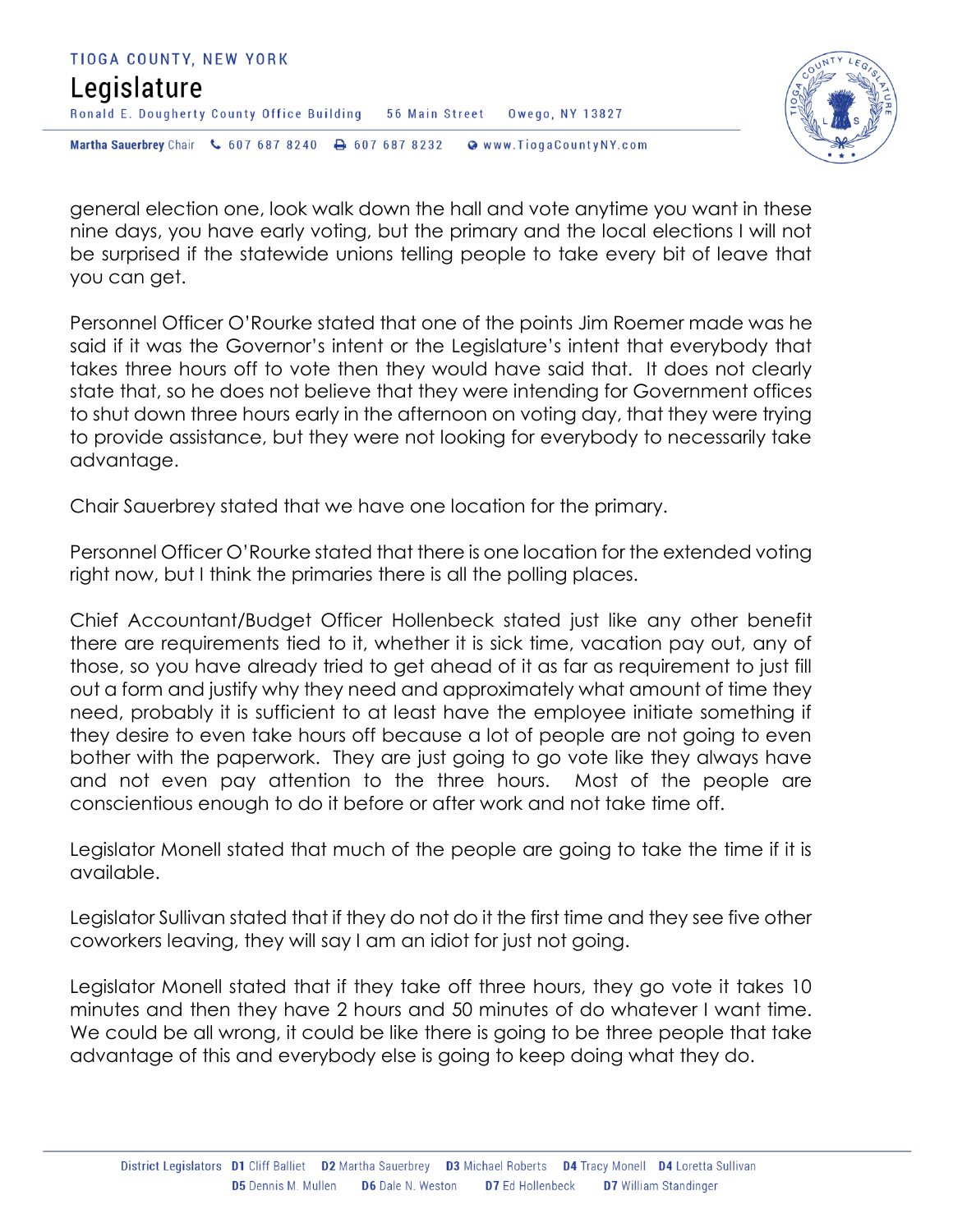



Legislator Weston stated that is my thought if you look at it first from the first time, number one all the other counties that are going to do things are going to have that argument and you are going to be able to find out without us having to go through it, to find out what is going on and what works and what does not as far as what the law goes. I do not even take into account somebody has an auto accident or what do you do, you have to do all this stuff. We do it for the people that have to go get their insurance reduced and all that stuff and violence in the workplace and all this stuff. I do not know.

Chair Sauerbrey inquired if anybody has any constructive guidelines for Bethany or are we just going to ride with what the law says?

County Attorney Dewind stated that so you are asking whether we are going to go with three hours versus drilldown into how much time they actually need?

Personnel Officer O'Rourke stated no. I am asking how much you want me to push the employee to get specific details on why it is required for them to take the time off. The form that came in was very general in why it was required, do you want me to push this person and say insufficient information was provided or do I simply accept it because they at least offered some explanation as vague as it was? How far do you want me to take this?

Legislator Mullen stated here is my thing with a little history to it. We have had to in the State Police request personal leave. You had to put on there why and they would get kicked back if it was not a good enough reason. Request eight hours personal leave and you had to give a reason because there were scheduling issues. I think it is all right to say listen people take government jobs you know that the mission of whatever agency you work for takes precedence, but coverage in the office is necessary.

Legislator Monell stated that we do not have a negotiating point here with anybody. Let's say that everybody in the entire County said I want to have three hours to go vote. If everybody came, we cannot say well you cannot have it because we have a scheduling conflict because the law says, according to what the new law is, they all have the opportunity to take that time. If they all decided, everybody all 400 employees for the County decided that they needed to have this time to go vote we do not have anything to say about it. Am I correct in what I am saying here?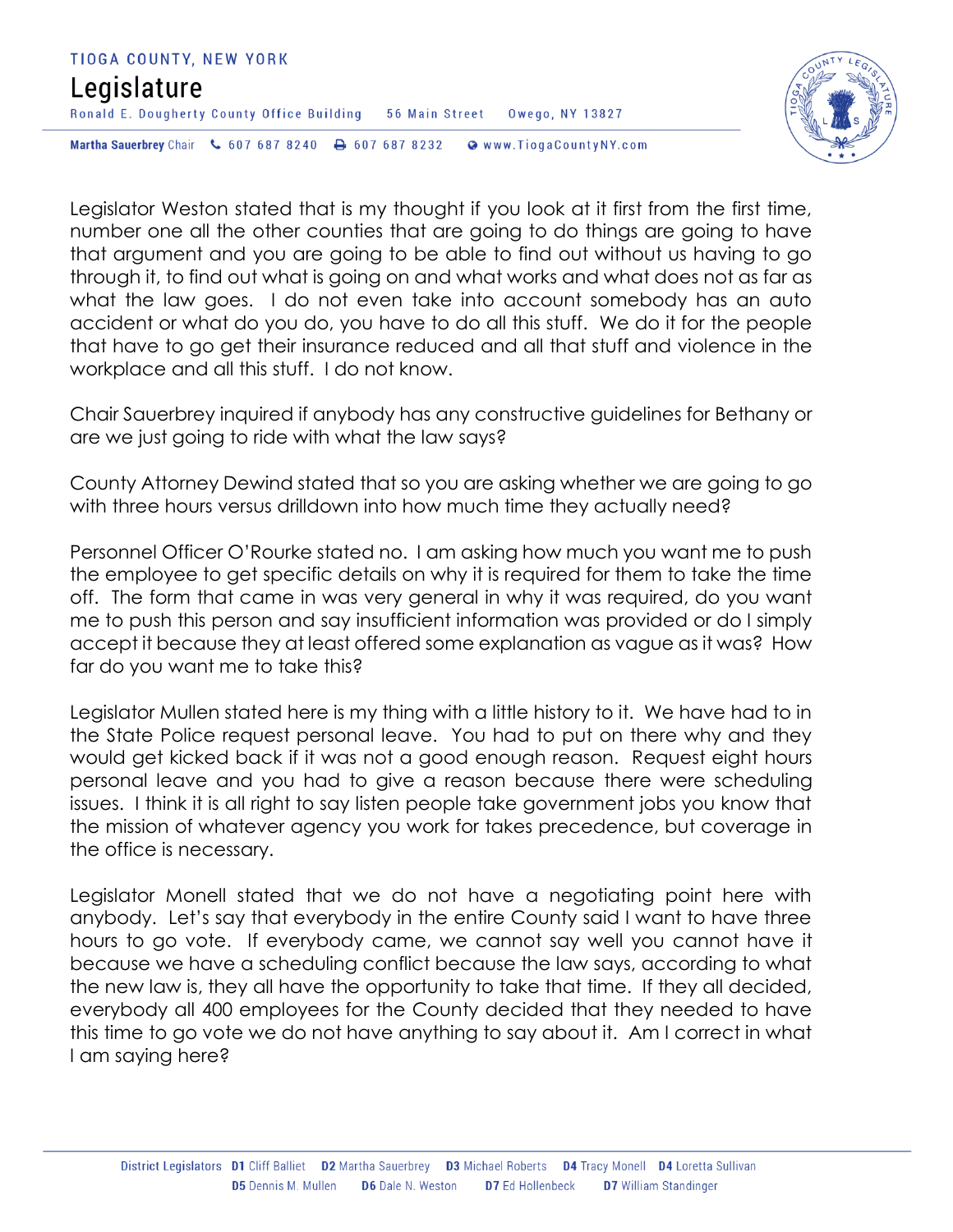



Personnel Officer O'Rourke stated that was right. The only thing we can hang our hat on is like I said the law says if they require the time off in order to vote, so what we are trying to push is that requirement. Why it is required.

Legislator Sullivan stated that gets really subjective. You require it because I think your reasons are good.

Legislator Roberts stated that person is totally not even close to being specific.

Personnel Officer O'Rourke stated that is also why I asked for the forms to come to me because I was hoping there would at least then be some consistency in the determinations and I do not have this department head saying okay that is a valid reason and this one saying no.

Legislator Sullivan stated that she thinks we are getting ahead of it somewhat because it shows that there are concerns do you really need three hours off, but then the details of deciding, your form convinces me your form does not get into a real hairy situation. I think maybe the first pass we continue with the form. A lot of people are not going to bother with the form. Let's see what happens.

Legislator Weston stated that he agreed with that, if you take and go through one year of it and look at it, see what your problems are and if there are problems then we try to design something that will take those problems away rather than trying to set up a whole set of rules. You know what happens when we end up here, they send down a mandate and say this is what is going to happen, but they do not tell you any of the rules, especially like with Probation and all that kind of stuff. It just creates headaches and I do not think that everybody is going to violate the rules and take the full three hours.

Personnel Officer O'Rourke stated that her concern with Loretta's approach is that I think this is the opportunity to set the parameters because if we allow next time they are going to say well you accepted this explanation last time around.

Legislator Sullivan stated or we can just say we have looked at the data of what occurred and we have put more stringent rules in place.

Chief Accountant/Budget Officer Hollenbeck inquired if you can just list on that form an attestation that makes a statement that they are signing saying they are not available for early voting or any time during the workday to vote on a day of voting and they have to sign that. On the form that they are requesting the time,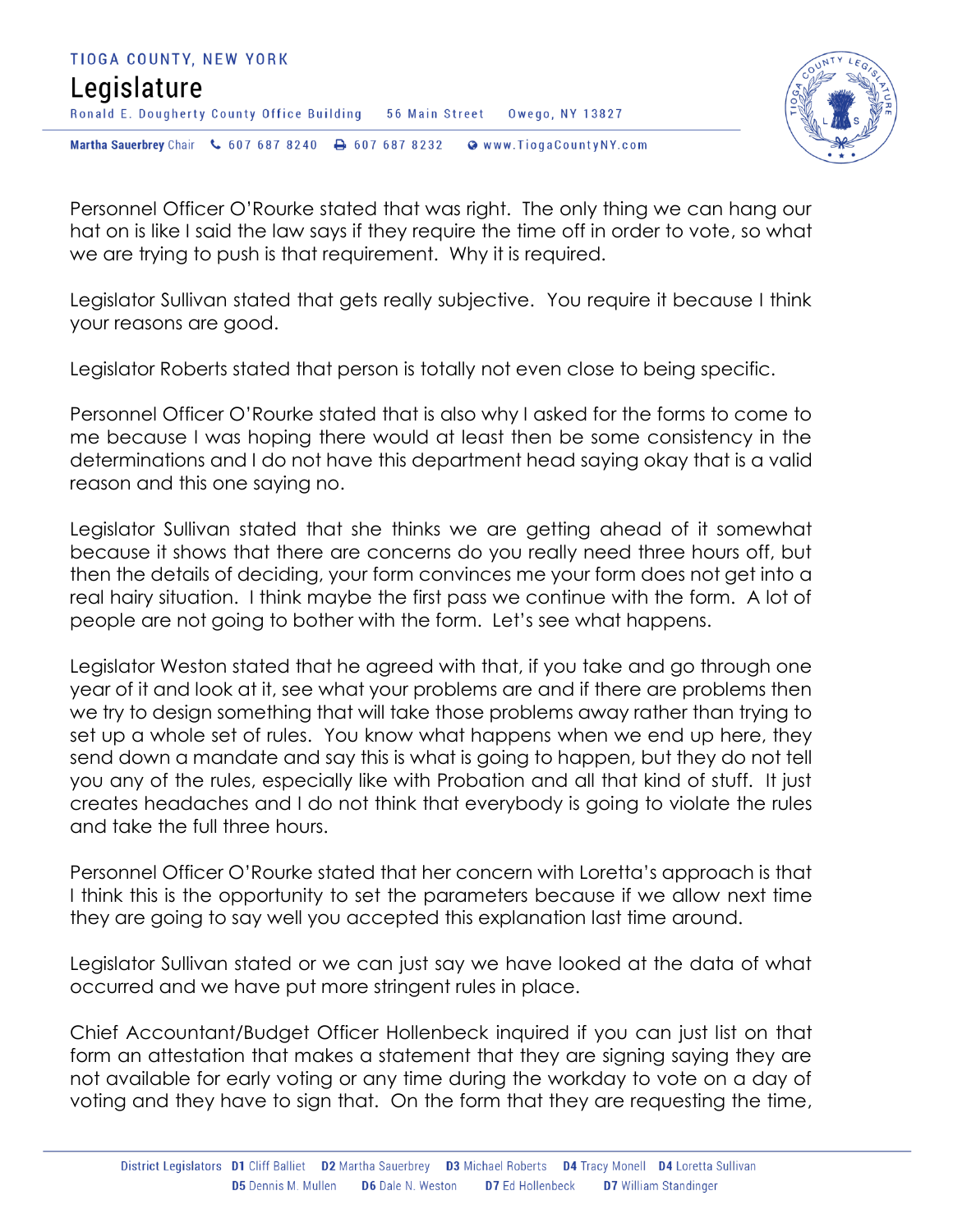



is there any reason why you cannot add an attestation on there that they are not available during any of the period of time for early voting and/or any other time. You cannot control it, but they are validating in their reason that they are not available from nine days prior to an election or the day of the election outside of work hours. At least they are attesting.

Personnel Officer O'Rourke stated that I think you could do that, my question is what is the value of that?

Chief Accountant/Budget Officer stated that she is not going to sign something that is not true.

Legislator Mullen stated that you are offering false business records.

Personnel Officer O'Rourke stated how do you prove it is false that they did not have one hour of free time in those nine days.

Legislator Mullen stated that was not what he was saying. I am saying that they actually went and voted when they said they needed the time to go vote, that they go in that block of time. If this gets abused and you are going to find people doing that and the first time someone says hey that will put a screeching halt to it because nobody wants to get jammed up. In the State Police the guys put in leave request and have them denied because of operational needs, but I know it is voting and it is a civil right and all that, but you can control the use of leave and I think Bethany is right. I do not think you are going to get much blow back when you say be more specific.

Legislator Sullivan stated that is where I was going. If there is pushback on this particular example, we need more specifics, how about if I the person who wrote this said well that is my personal time, those other hours and it is none of your business. I do not have to tell you.

Legislator Mullen stated those eight hours you are supposed to be here is the people's time and before we give you more of your time.

County Attorney Dewind stated essentially it has made some of the people's time a time in which you can vote. Part of this is to create so you can go and vote during the people or the employer's time.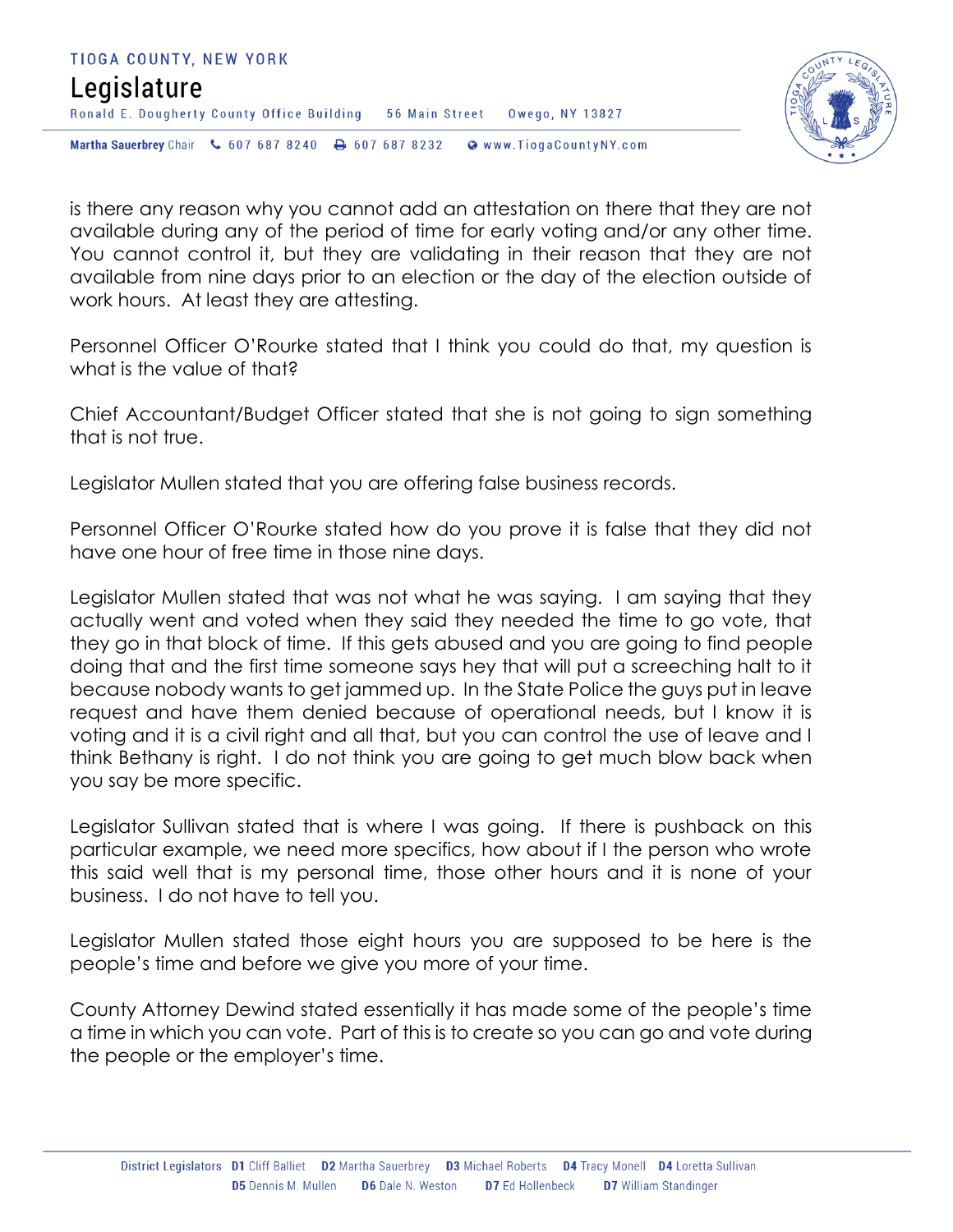



Legislator Mullen stated I can see an example if someone was over in Chenango County or something and they want to go home and vote in a Village election where it would be three hours.

Personnel Officer O'Rourke stated that she would accept that.

Legislator Roberts stated that would be the specifics.

Chair Sauerbrey stated that we have other work to do. I do not know how to do this, but I here two things, leave it as is and then the other one is to leave it up to Bethany when she feels it is vague, give her the authority to say we need more details.

Legislator Monell stated here is the problem, Bethany does not want the responsibility of the person that did that, she wants us to make that decision and tell her what we want to do and are we going to back her up, that is what she is asking for. If we ask for more detailed information does she have the support of this Legislature to ask that question.

Chair Sauerbrey asked a raise of hands who would support that. There were seven hands raised with Legislator Weston no.

Legislator Clerk Dougherty stated would it help if when you go ask for more explanation if you had the signature of the Chair along with the Personnel Officer on that form so that they know she has the backing of the Legislature.

Personnel Officer O'Rourke stated it would be helpful and she will put the response on the form and get the Chair's signature on it as well and send it back to the person.

Chair Sauerbrey stated then hopefully they will give you more detail and if they say I live in Chemung, then fine.

Personnel Officer O'Rourke stated I would expect an explanation along those lines because that is reasonable, but this does not give me anything to go on.

#### **Shared Services –**

Chair Sauerbrey gave an update on shared services. We are still required to go through the shared services process and to tell you that we have held two shared services meetings with Town Supervisors and Village Mayors. We talked about two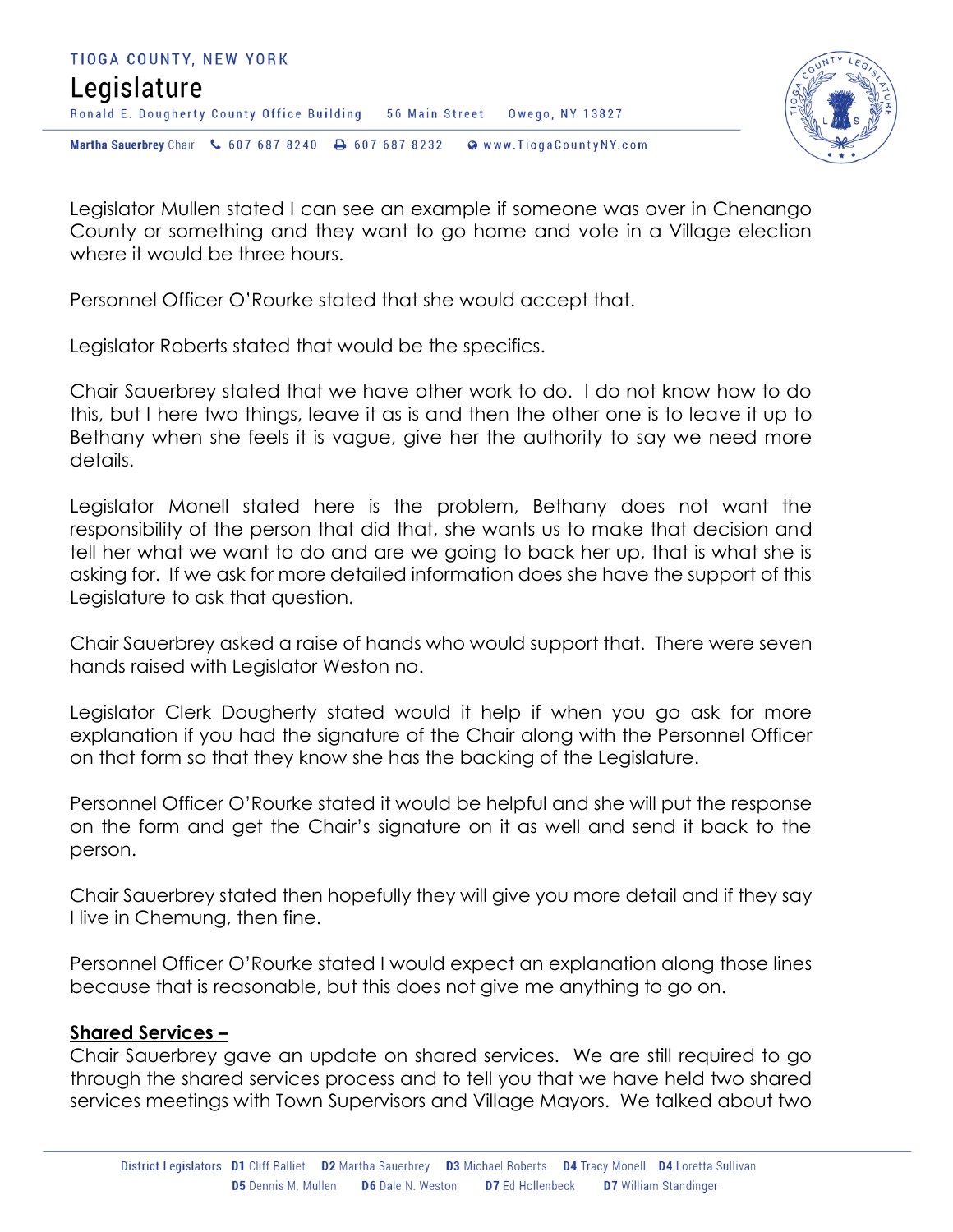



things. We talked about continuing IT services as we extend our services throughout the County. One of the communities that was involved in our initial plan that we submitted to the State was the Village of Owego. That would have been our next step, that would have been next year, however the Village is not far enough along in their new building process so we will not be completing that project next year. That is put to bed.

The other discussion that we talked about was countywide code enforcement. This has been a hearty discussion and is yet totally unresolved. The Council of Governments is talking about it in their meetings so we are making no progress on that. Elaine did apply for a grant through I think a Federal organization to study to see if it is even feasible. We will not know if that grant is awarded us until the end of the year, so the feasibility study would not be implemented until next year. That is the story.

What I am telling you is we had two meetings. We have closed the shared services. My job is to tell you that we had our two meetings. We will send any information to the State and we would have complied. This is again another state mandate that is put upon us that we have to do whether we like it or not and so we have complied.

Legislator Sullivan stated remind me what are the repercussions.

Chair Sauerbrey stated it is vague. There are none, but they could hold up money, they could make life miserable.

County Attorney Dewind stated that we already adopted a plan, just by January of next year we have to tell them if we are sticking with that plan or if we are going to try to crack it open and add things to it. What they did was because we held the two meetings, we decided we are going to stick with what we had, so if that does not change we will just pass that along to the State. If something changes and they want to add to this year, the Village, we would have to reopen the plan, we would have to have two public hearings, we would have to bring a plan to you. It sounded like the Village is not going to have the buildout completed so we are going to just push it over to next year and we will do the same thing, two meetings and we will have some public hearings, and then we will have a plan to present to you and get your opinion.

Chair Sauerbrey stated that you do not know the staff time it takes and we are talking about Peter.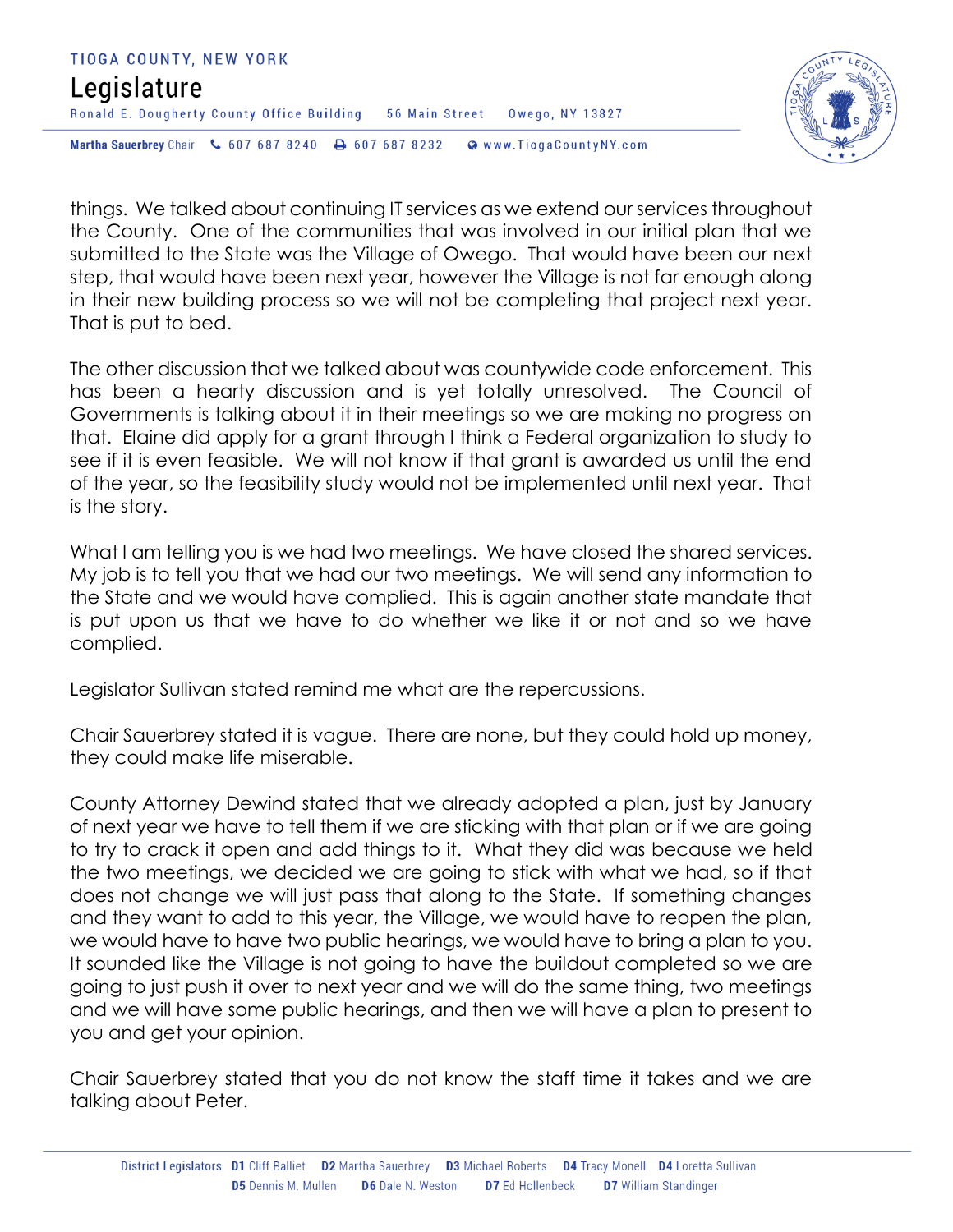#### TIOGA COUNTY, NEW YORK Legislature Ronald E. Dougherty County Office Building 56 Main Street Owego, NY 13827 Martha Sauerbrey Chair & 607 687 8240 <a>B</a>607 687 8232 <a>B</a>Www.TiogaCountyNY.com



Legislator Standinger stated so we have jumped through two hoops and we are okay for now.

### **Budget Discussion –**

#### *Budget Directives/Budget Committee:*

Chief Accountant/Budget Officer Hollenbeck stated that she did not get any feedback so I presume that means that you trust me in developing this. The only feedback I got was the last meeting from Loretta as far as changes to make on it and I made those changes. The budget calendar and guidelines are in front of you. The only changes were that it was reorganized a little bit, just added one more bullet on the objectives and utilizing reserve accounts where appropriate. The rest of it pretty much is status quo from what it was last year and it is not anything that would not be accepted as an objective or a to do list on the Legislative part.

Departmental budget directives I reorganized and simplified because I always provide additional instruction and Munis helpful hints along with this generic directive that comes basically from the Legislature. I made sure that new positions and IT requests all say that the Legislative committee must also agree on these requests besides going to Personnel or Gary Hammond about vehicle or Doug Camin that these need to actually be brought up in the committee and go through the committee. The last thing that was added on it was hopefully the committee meeting and budget presentation I have clarified as much as possible to say the Legislature does not need to see every little detailed thing, send a copy to the Legislature ahead of time is what I am recommending to the departments so that the Legislature can look it over, but only to cover the highlights of increases, decreases, bottom line, local share, between year to year if it has increased, the significant capital requests, IT request, staffing changes and any new things that they have added. Those are pretty much the highlights you would want to hear and that is what I requested departments to do. In your committee meetings in early August when you have public safety for instance and you have a lot of budgets that you are covering and that sort of thing or public works or whatever, remember just the highlights.

Chair Sauerbrey stated that each committee is supposed to see the budget and its presentation is to be given to the committee at the August meeting. Any questions that we have we can go to Rita.

Chief Accountant/Budget Officer Hollenbeck stated that she will be reviewing the budgets and making recommendations for cutting or changing, but if I am making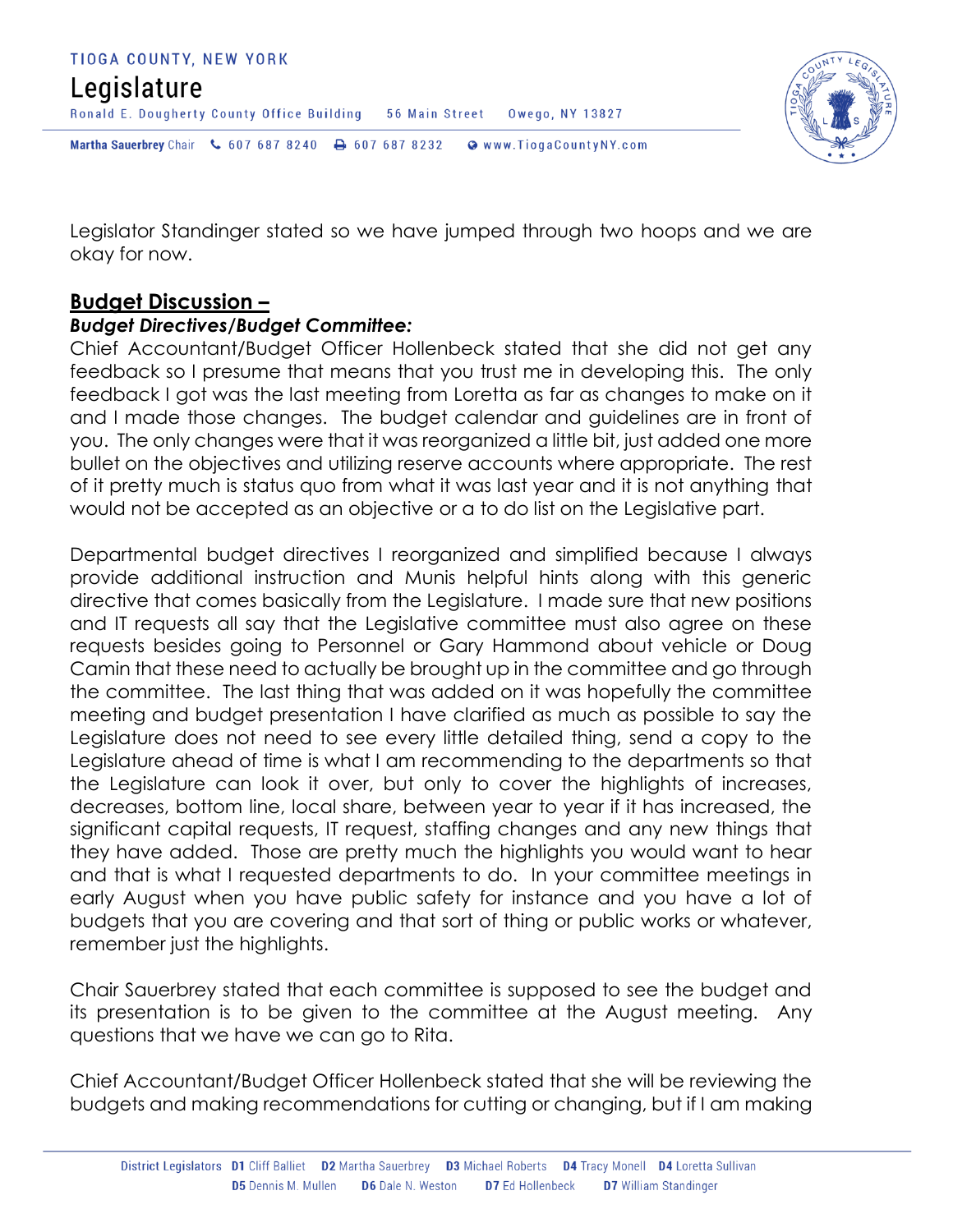## Legislature

Ronald E. Dougherty County Office Building 56 Main Street Owego, NY 13827

Martha Sauerbrey Chair & 607 687 8240 <a>B</a>607 687 8232 <a>B</a>Www.TiogaCountyNY.com

a recommendation to this committee I would have already talked to the department head about it, saying I looked over your historical data and even though it went through your committee in early August, now that I have had time to review it throughout August and September, I am looking at a line item that does not quite look proper, I am already going to be talking to the department about it and if they are not in agreement with me and I am making a recommendation to you, I would have already talked to you about it even prior to coming to the committee. I would have already sent an e-mail to the head of that committee saying this is the reason why I am challenging that. I do not think there has been any surprises for the departments if I change a budget line item or to the committee after they have already seen it in early August. I try to keep both in the loop when I make any significant changes to a department's budget.

The budget book that I plan on providing to you in August or July possibly is going to be made up of eight tabs. The first thing that will go in it are the handouts from today so that you can reference them, timeline, etc., the tax cap levy and the constitutional tax limit information. I usually provide a one page budget summary that shows you your appropriations, revenues, local share and potential tax cap. That summary one will be provided. The outside agencies comparison from year to year, departmental budget if you want to keep your departmental budget or an overall budget in there, reserve and where we are at on debt, which I always provide every year, salary information and benefits of what they are supposed to be for 2020 budget year or any negotiated ones that have already passed, and of course last but not least the tax rate, which always comes at the very end of the budget session.

Personnel Officer O'Rourke stated that she can offer information to be included. We do tracking of headcount over a 10-year period. We could add to that booklet. There is a chart that is all county and then there are supplemental pages for each department.

Chief Accountant/Budget Officer stated that would be put under tab seven, which is going to be relative to salary and fringe benefits.

Legislator Sullivan stated at budget time is when the Legislature decides on salary increases for nonunion right and for the Legislature. What would be helpful is we could always ask Bethany is the historic what has been given in the past.

Chief Accountant/Budget Officer Hollenbeck stated that there is a timeframe that it has to be published in the paper, Legislative salaries, so usually September I

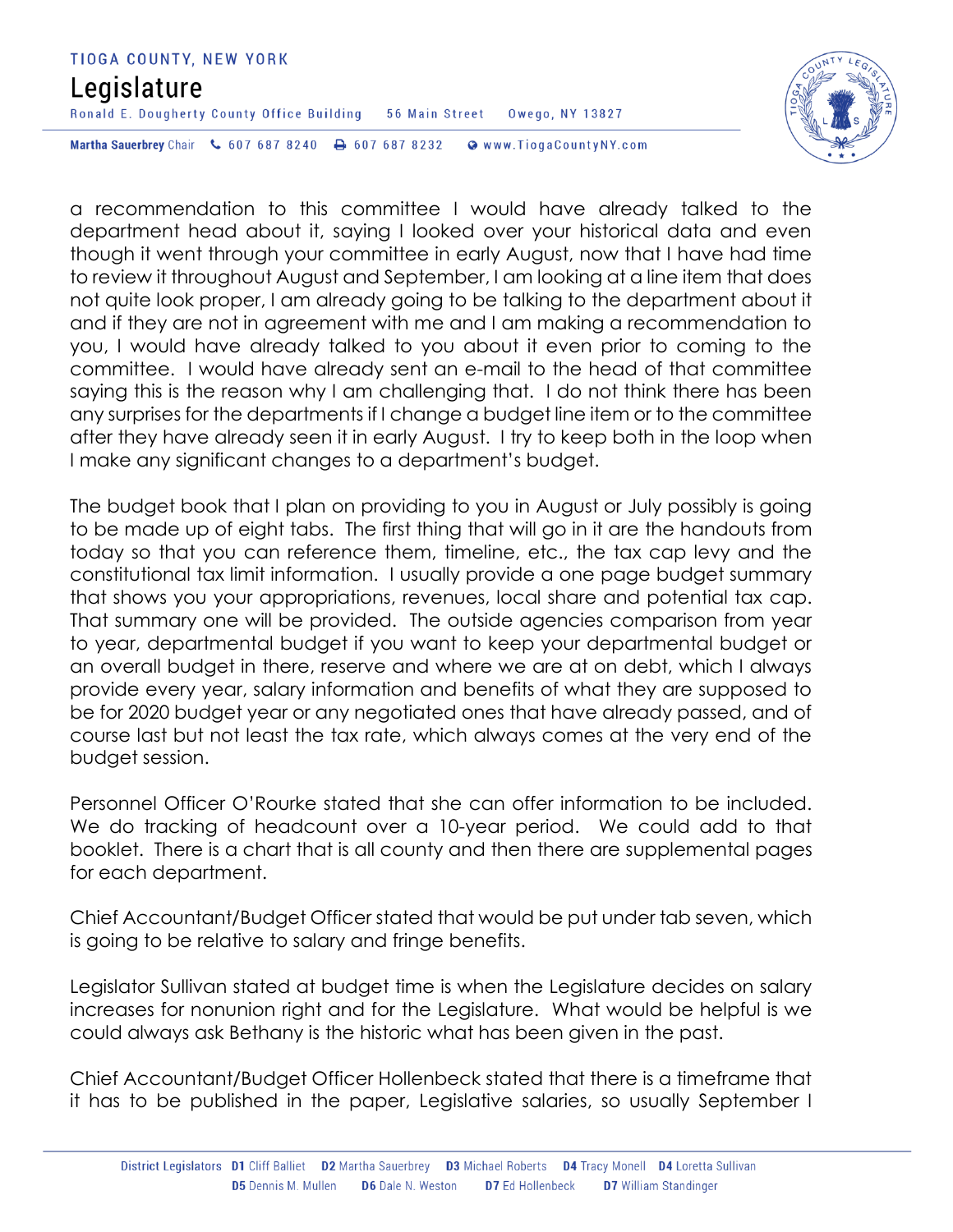



believe is when the nonunion salaries are finalized, usually give or take around September because of the fact that the Legislative salaries have to be published. Nonunion salaries are discussed and then you specifically decide on Legislative as well.

Personnel Officer O'Rourke stated that the nonunion salary committee makes their recommendations I would say usually like in August or September, but I always consider those recommendations not to be finalized until either at a worksession or at some point during the budget process you guys say okay this is acceptable or when the budget is adopted in December.

Legislative Clerk Dougherty stated that the public hearing notice goes out when you set the public hearing for the budget, which is in November and the Legislature has moved the public hearing up for November, so we have to set the hearing at the October meeting. When you set that hearing you have to put a public notice out setting that hearing and in that hearing the Legislators salaries have to be published, not the nonunion, the Legislative salaries have to be posted and what the Chair is going to receive has to be posted.

Chief Accountant/Budget Officer Hollenbeck stated that calendar wise I have it scheduled for September 19, nonunion recommendations and Legislative salaries. Hopefully it will be a decided issue at that time.

Personnel Officer O'Rourke stated that the nonunion committee has a first meeting to start our conversations coming up, July 9th.

Chief Accountant/Budget Officer Hollenbeck stated that anything I bring to the workshops to add to the budget books I am creating for you I will also have electronically, so if you prefer not to have the book, just let me know. Sometimes it is easy to request last years and see the new year's for comparison. If I can provide the last year one as well, I will be happy to do that. If there are no changes or you are in agreement with what I have provided to you then this will go out the end of June to the departments.

Legislator Roberts inquired if that will be enough time to bring their budgets to us in August.

Chief Accountant/Budget Officer Hollenbeck stated that July 8th they will have their budget worksheet and they will have the whole month of July to work on it before their August committees.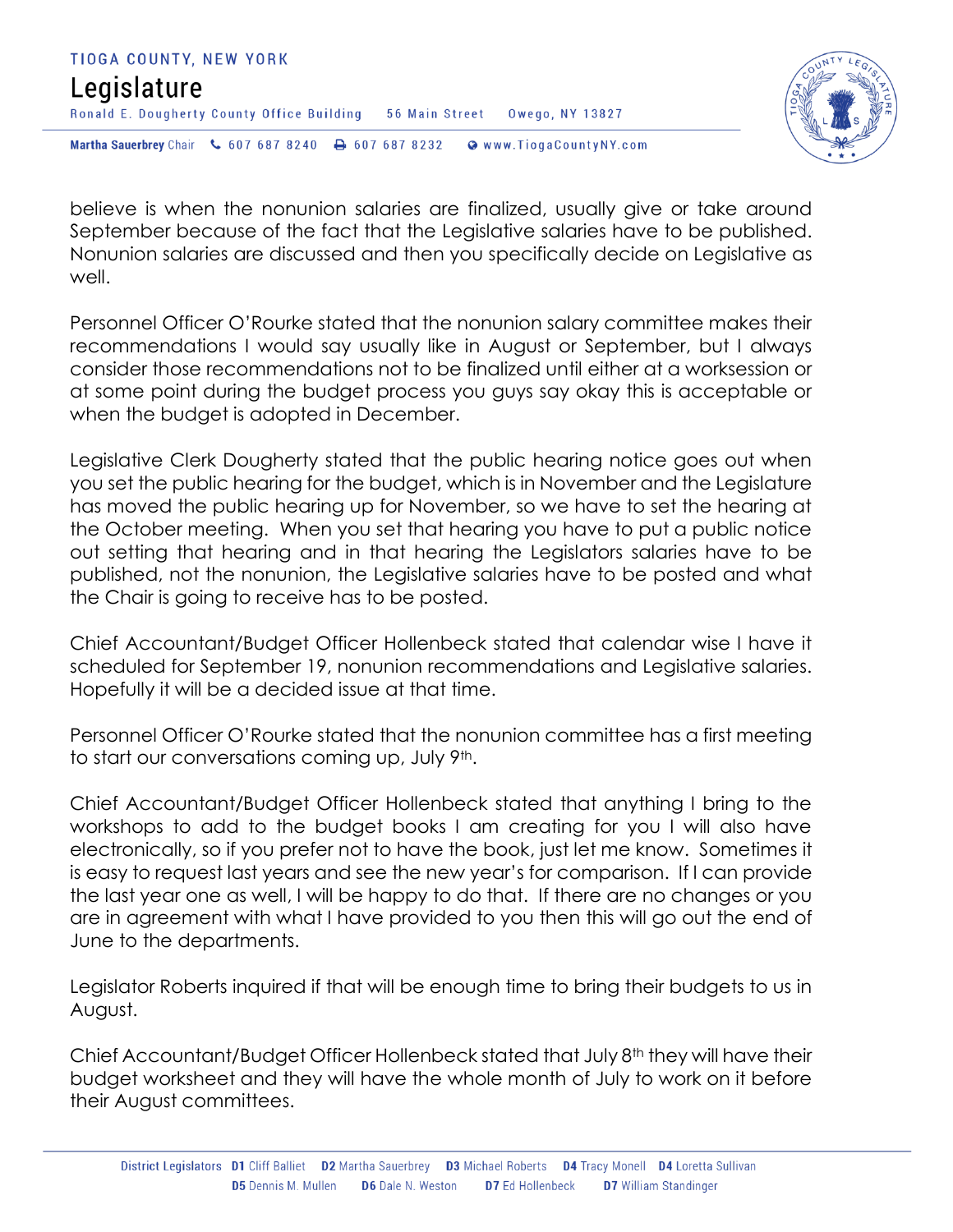## Legislature

Ronald E. Dougherty County Office Building 56 Main Street Owego, NY 13827

Martha Sauerbrey Chair & 607 687 8240 \ 607 687 8232 \ @ www.TiogaCountyNY.com

### **Approval of Worksession Minutes – June 6, 2019 -**

Legislator Monell motioned to approve the June 6, 2019 Legislative Worksession minutes as written, seconded by Legislator Hollenbeck with Legislators Hollenbeck, Monell, Mullen, Roberts, Sauerbrey, Standinger, Sullivan, and Weston voting yes with Legislator Balliet being absent. Motion carried.

#### **Action Items -**

Currently, there are no action items.

#### **Other – Internet Sales Tax -**

Chair Sauerbrey stated as of June 1st the internet sales has been starting to be collected on sales tax. What they told us at NYSAC the villages will be paid out there what used to be called AIM funding before the end of the year. I am not sure of exactly when that is because their budgets start in April. It will be the end of the year before the towns receive what we call AIM funding. What happens is the sales tax goes to the State, the State takes out the AIM funding from the sales tax that was collected in Tioga County and paid out to the towns and villages. We do not get any specifics. We do not know what that is going to look like and I asked Rita to start looking at the sales tax report to see what they require. It is estimated by somebody that knows numbers the sales tax should increase, however I do not trust that.

Chief Accountant/Budget Officer Hollenbeck stated that half a million dollars almost is what the AIM funding is what they are going to make the county just hold this and supposedly we are going to be collecting that in internet sales tax. The problem is we have never gotten detailed information on what our sales tax is made up of. Commodity codes, we can find out and sometimes we know the type of gas increase has significantly impacted an increase in our sales tax because we get generic information like that, but the breakdown on what we get in sales tax in different areas we do not know and we do not get that information from the State of New York. Right now the sales tax that we are collecting starting in June I am pretty sure already included some internet sales tax with some of the bigger companies, so how much more we are going to collect over and above what we were already collecting and distributing to towns and villages already with the formula that local law has allowed us to do, I am not sure it is going to be at the tune of a half a million dollars to make them whole, so that means it is going to cut into our revenue and unless we pressure from the County Treasurer's Association or Comptroller or pressure NYSAC to get more detailed information to be an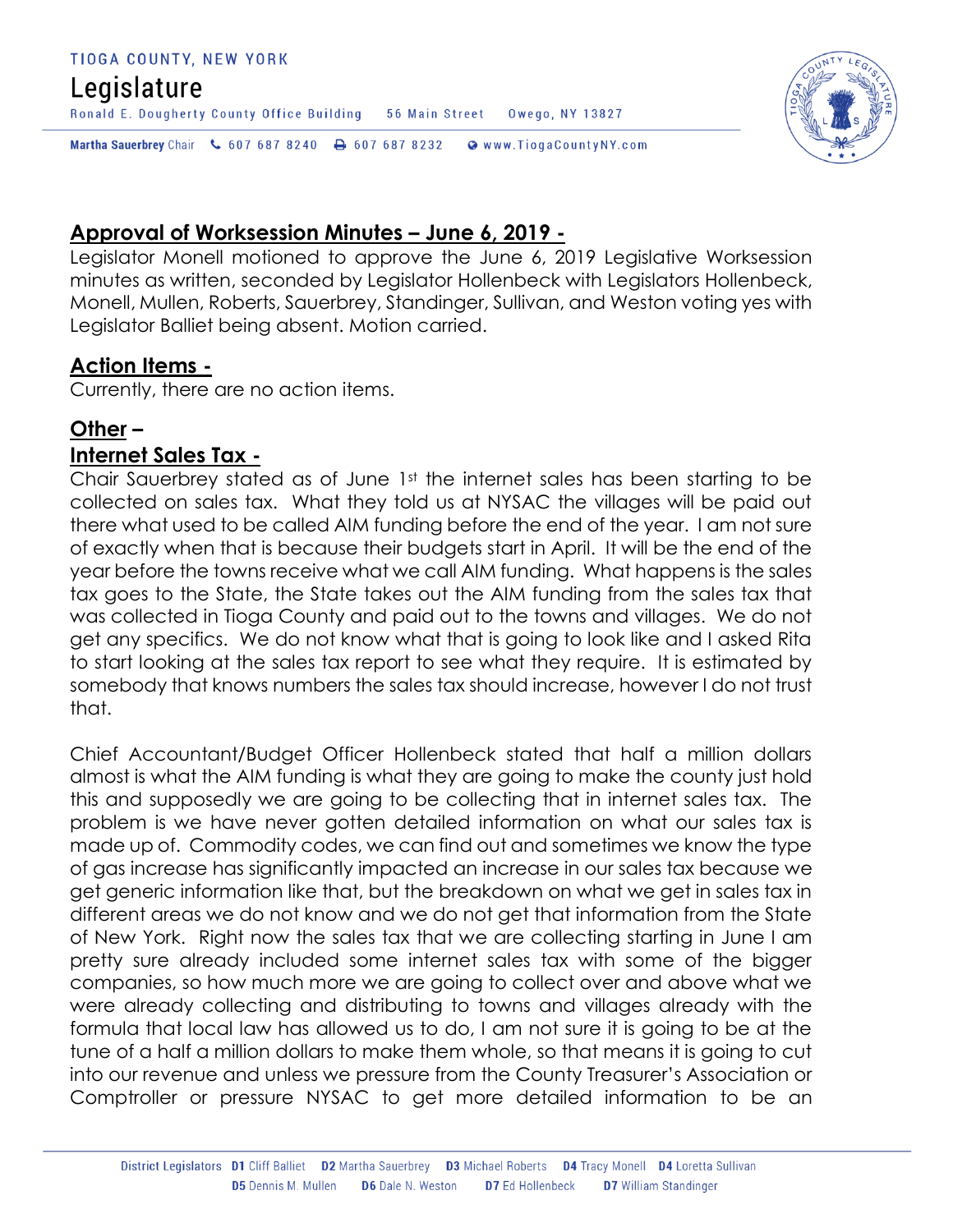



advocate to the State to get more detailed information we just do not know what information is going to be provided to us or the breakdown to know.

#### **Census -**

Chair Sauerbrey stated the census is coming, but something that I picked up while I was there I did not realize it that we will all be getting a letter in the mail with a code on it and we participate through the census electronically. It will be done on computer.

Legislator Roberts inquired who, everybody?

County Attorney Dewind stated that all who can.

Chair Sauerbrey stated that what she heard is everybody. What they are encouraging, meaning the census people, is for like nonprofit organizations and business offices to have a computer available for the public who may not have a computer.

Legislator Monell stated so you are telling me that they are going to count people based on what computer information they get back, that is what is going to be the count. What is people just do not bother. There are a whole bunch of people out there who do not have a computer or access to one.

Legislator Sullivan stated that this is instead of the census hiring people to go out and do census.

Chair Sauerbrey stated there are exceptions. They will go into the hinterlands is what they said. They are going to hire people after the process has begun when they do not get the numbers. They are going to send people to the hinterlands.

Legislator Sullivan stated so they are pushing the responsibility to nonprofit organizations.

Chair Sauerbrey stated no they are not pushing off, they are looking for people.

#### **Executive Session –**

With no confidential topics for discussion, an Executive Session was not necessary.

Meeting adjourned at 10:55 a.m.